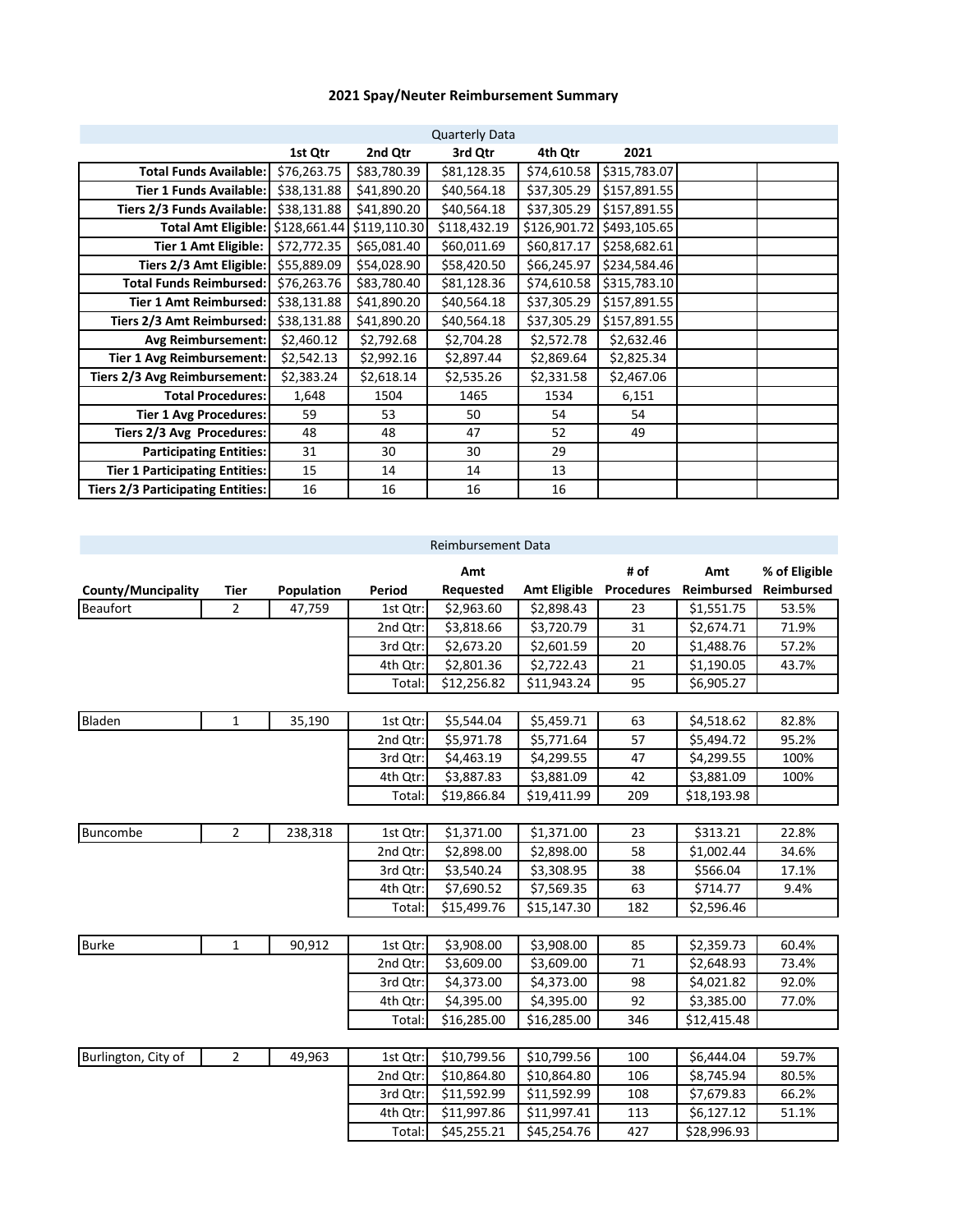| Cabarrus   | 3              | 178,011  | 1st Qtr: | \$855.00    | \$855.00    | 19     | \$345.57    | 40.4% |
|------------|----------------|----------|----------|-------------|-------------|--------|-------------|-------|
|            |                |          | 2nd Qtr: | \$816.00    | \$786.86    | 8      | \$186.57    | 23.7% |
|            |                |          | 3rd Qtr: | \$1,808.00  | \$1,808.00  | 15     | \$296.36    | 16.4% |
|            |                |          | 4th Qtr: | \$2,699.00  | \$2,699.00  | 22     | \$335.11    | 12.4% |
|            |                |          | Total:   | \$6,178.00  | \$6,148.86  | 64     | \$1,163.61  |       |
|            |                |          |          |             |             |        |             |       |
| Caldwell   | $\mathbf 1$    | 83,029   | 1st Qtr: | \$2,790.00  | \$2,790.00  | 62     | \$1,884.70  | 68%   |
|            |                |          | 2nd Qtr: | \$3,375.00  | \$3,375.00  | 75     | \$3,064.91  | 90.8% |
|            |                |          | 3rd Qtr: | \$1,710.00  | \$1,710.00  | 38     | \$1,709.29  | 100%  |
|            |                |          | 4th Qtr: | \$2,835.00  | \$2,835.00  | 63     | \$2,536.88  | 89.5% |
|            |                |          | Total:   | \$10,710.00 | \$10,710.00 | 238    | \$9,195.78  |       |
|            |                |          |          |             |             |        |             |       |
| Chowan     | $\overline{2}$ | 14,793   | 1st Qtr: | \$4,610.00  | \$4,561.36  | 43     | \$4,561.36  | 100%  |
|            |                |          | 2nd Qtr: | \$3,395.00  | \$3,370.68  | 39     | \$3,370.68  | 100%  |
|            |                |          | 3rd Qtr: | \$5,495.00  | \$5,425.75  | 49     | \$5,425.75  | 100%  |
|            |                |          | 4th Qtr: | \$6,080.00  | \$6,023.88  | 57     | \$6,023.88  | 100%  |
|            |                |          | Total:   | \$19,580.00 | \$19,381.67 | 188    | \$19,381.67 |       |
|            |                |          |          |             |             |        |             |       |
| Cumberland | $\mathbf 1$    | 319,431  | 1st Qtr: | \$801.50    | \$801.50    | 11     | \$84.98     | 10.6% |
|            |                |          | 2nd Qtr: | \$0.00      | \$0.00      | 0      | \$0.00      | 0%    |
|            |                |          | 3rd Qtr: | \$0.00      | \$0.00      | 0      | \$0.00      | 0%    |
|            |                |          | 4th Qtr: | \$0.00      | \$0.00      | 0      | \$0.00      | 0%    |
|            |                |          | Total:   | \$801.50    | \$801.50    | 11     | \$84.98     |       |
|            |                |          |          |             |             |        |             |       |
| Dare       | $\overline{2}$ | 33,920   | 1st Qtr: | \$0.00      | \$0.00      | 0      | \$0.00      | 0%    |
|            |                | 2nd Qtr: | \$0.00   | \$0.00      | 0           | \$0.00 | 0%          |       |
|            |                |          | 3rd Qtr: | \$0.00      | \$0.00      | 0      | \$0.00      | 0%    |
|            |                |          | 4th Qtr: | \$0.00      | \$0.00      | 0      | \$0.00      | 0%    |
|            |                |          | Total:   | \$0.00      | \$0.00      | 0      | \$0.00      |       |
| Davidson   | $\overline{2}$ | 162,878  | 1st Qtr: | \$2,735.00  | \$2,735.00  | 49     | \$968.18    | 35.4% |
|            |                |          | 2nd Qtr: | \$1,445.00  | \$1,445.00  | 27     | \$682.83    | 47.3% |
|            |                |          | 3rd Qtr: | \$2,750.00  | \$2,750.00  | 48     | \$1,048.57  | 38.1% |
|            |                |          | 4th Qtr: | \$3,795.00  | \$3,795.00  | 69     | \$1,149.22  | 30.3% |
|            |                |          | Total:   | \$10,725.00 | \$10,725.00 | 193    | \$3,848.80  |       |
|            |                |          |          |             |             |        |             |       |
| Davie      | 2              | 41,240   | 1st Qtr: | \$3,430.00  | \$3,343.92  | 51     | \$3,343.92  | 100%  |
|            |                |          | 2nd Qtr: | \$3,430.00  | \$2,265.00  | 37     | \$2,265.00  | 100%  |
|            |                |          | 3rd Qtr: | \$1,180.00  | \$1,180.00  | 17     | \$1,180.00  | 100%  |
|            |                |          | 4th Qtr: | \$1,345.00  | \$1,345.00  | 23     | \$1,345.00  | 100%  |
|            |                |          | Total:   | \$9,385.00  | \$8,133.92  | 128    | \$8,133.92  |       |
|            |                |          |          |             |             |        |             |       |
| Harnett    | $\overline{2}$ | 114,678  | 1st Qtr: | \$0.00      | \$0.00      | 0      | \$0.00      | 0%    |
|            |                |          | 2nd Qtr: | \$0.00      | \$0.00      | 0      | \$0.00      | 0%    |
|            |                |          | 3rd Qtr: | \$0.00      | \$0.00      | 0      | \$0.00      | 0%    |
|            |                |          | 4th Qtr: | \$0.00      | \$0.00      | 0      | \$0.00      | 0%    |
|            |                |          | Total:   | \$0.00      | \$0.00      | 0      | \$0.00      |       |
|            |                |          |          |             |             |        |             |       |
| Haywood    | $\overline{2}$ | 59,036   | 1st Qtr: | \$5,490.00  | \$5,490.00  | 122    | \$5,490.00  | 100%  |
|            |                |          | 2nd Qtr: | \$3,870.00  | \$3,870.00  | 86     | \$3,870.00  | 100%  |
|            |                |          | 3rd Qtr: | \$3,465.00  | \$3,465.00  | 77     | \$3,465.00  | 100%  |
|            |                |          | 4th Qtr: | \$3,375.00  | \$3,375.00  | 75     | \$3,375.00  | 100%  |
|            |                |          | Total:   | \$16,200.00 | \$16,200.00 | 360    | \$16,200.00 |       |
|            |                |          |          |             |             |        |             |       |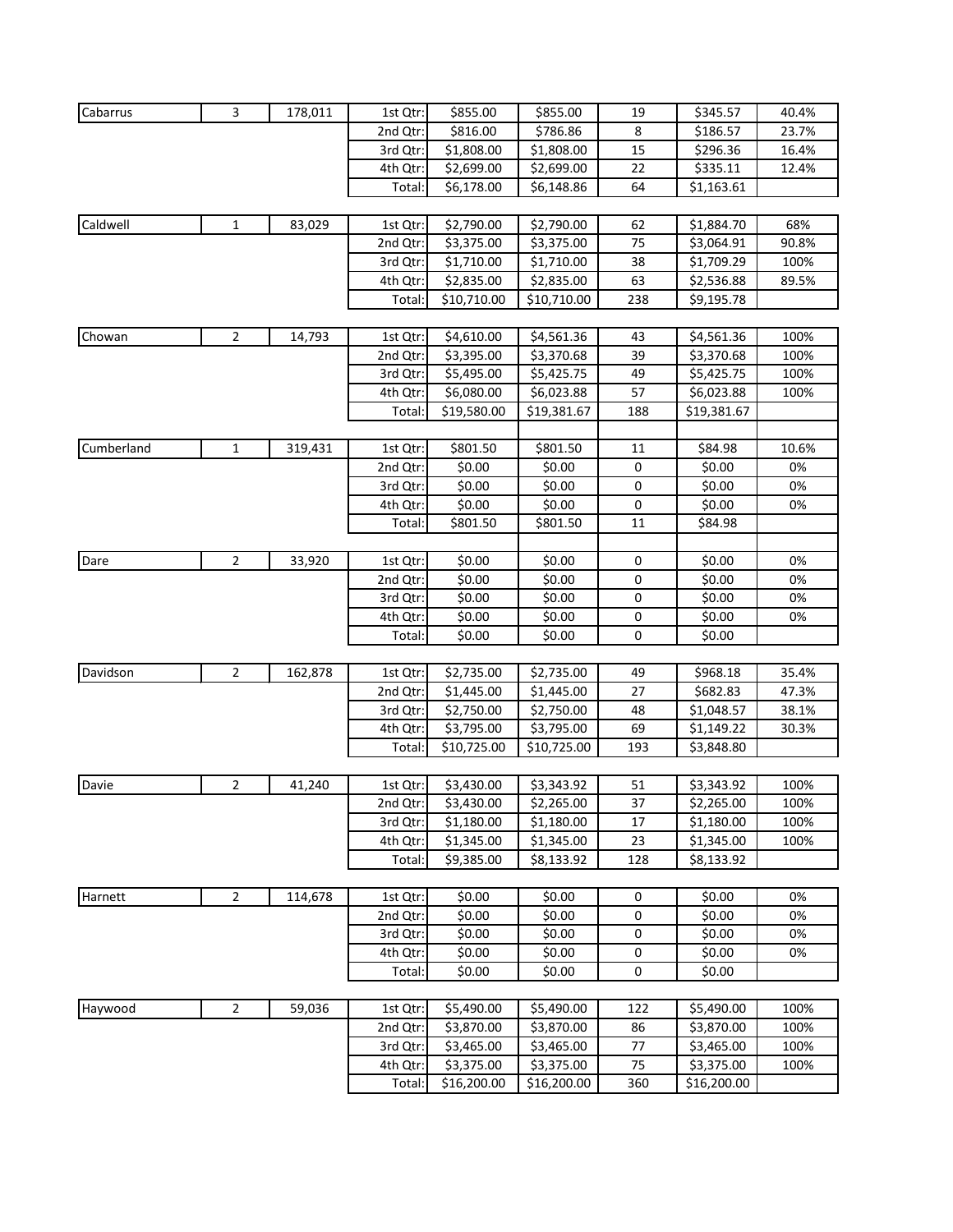| Madison     | $\mathbf 2$    | 20,764  | 1st Qtr: | \$1,315.00  | \$1,315.00  | 40  | \$1,315.00  | 100%  |
|-------------|----------------|---------|----------|-------------|-------------|-----|-------------|-------|
|             |                |         | 2nd Qtr: | \$1,555.00  | \$1,555.00  | 48  | \$1,555.00  | 100%  |
|             |                |         | 3rd Qtr: | \$1,265.00  | \$1,265.00  | 40  | \$1,265.00  | 100%  |
|             |                |         | 4th Qtr: | \$1,290.00  | \$1,290.00  | 39  | \$1,290.00  | 100%  |
|             |                |         | Total:   | \$5,425.00  | \$5,425.00  | 167 | \$5,425.00  |       |
|             |                |         |          |             |             |     |             |       |
| Martin      | 1              | 24,505  | 1st Qtr: | \$6,957.36  | \$6,957.36  | 65  | \$6,700.64  | 96.3% |
|             |                |         | 2nd Qtr: | \$7,333.51  | \$7,333.51  | 63  | \$7,333.51  | 100%  |
|             |                |         | 3rd Qtr: | \$6,447.20  | \$6,447.20  | 57  | \$6,447.20  | 100%  |
|             |                |         | 4th Qtr: | \$6,167.81  | \$6,167.81  | 59  | \$6,167.81  | 100%  |
|             |                |         | Total:   | \$26,905.88 | \$26,905.88 | 244 | \$26,649.16 |       |
|             |                |         |          |             |             |     |             |       |
| McDowell    | $\mathbf 2$    | 44,996  | 1st Qtr: | \$3,852.86  | \$3,838.12  | 35  | \$2,507.55  | 65.3% |
|             |                |         | 2nd Qtr: | \$4,254.97  | \$4,175.77  | 35  | \$3,208.42  | 76.8% |
|             |                |         | 3rd Qtr: | \$1,939.05  | \$1,939.05  | 16  | \$1,265.47  | 65.3% |
|             |                |         | 4th Qtr: | \$3,187.90  | \$3,187.90  | 25  | \$1,504.74  | 47.2% |
|             |                |         | Total:   | \$13,234.78 | \$13,140.84 | 111 | \$8,486.18  |       |
|             |                |         |          |             |             |     |             |       |
| Moore       | $\mathsf{3}$   | 88,247  | 1st Qtr: | \$6,065.00  | \$6,065.00  | 105 | \$3,832.72  | 63.2% |
|             |                |         | 2nd Qtr: | \$7,035.00  | \$7,035.00  | 123 | \$5,744.36  | 81.7% |
|             |                |         | 3rd Qtr: | \$7,635.00  | \$7,635.00  | 131 | \$5,269.52  | 69.0% |
|             |                |         | 4th Qtr: | \$6,260.00  | \$6,260.00  | 120 | \$3,638.42  | 58.8% |
|             |                |         | Total:   | \$26,995.00 | \$26,995.00 | 479 | \$18,485.02 |       |
|             |                |         |          |             |             |     |             |       |
| New Hanover | $\mathbf 2$    | 202,667 | 1st Qtr: | \$0.00      | \$0.00      | 0   | \$0.00      | 0%    |
|             |                |         | 2nd Qtr: | \$250.00    | \$250.00    | 6   | \$121.59    | 48.6% |
|             |                |         | 3rd Qtr: | \$570.00    | \$570.00    | 12  | \$210.52    | 36.9% |
|             |                |         | 4th Qtr: | \$770.00    | \$770.00    | 16  | \$214.67    | 27.9% |
|             |                |         | Total:   | \$1,590.00  | \$1,590.00  | 34  | \$546.78    |       |
|             |                |         |          |             |             |     |             |       |
| Orange      | 3              | 133,801 | 1st Qtr: | \$6,568.26  | \$6,554.53  | 73  | \$1,757.38  | 26.8% |
|             |                |         | 2nd Qtr: | \$5,395.00  | \$5,395.00  | 67  | \$2,065.67  | 38.3% |
|             |                |         | 3rd Qtr: | \$4,741.66  | \$4,739.17  | 61  | \$1,620.99  | 34.2% |
|             |                |         | 4th Qtr: | \$4,095.00  | \$4,095.00  | 52  | \$1,054.30  | 25.7% |
|             |                |         | Total:   | \$20,799.92 | \$20,783.70 | 253 | \$6,498.34  |       |
|             |                |         |          |             |             |     |             |       |
| Pitt        | $\overline{2}$ | 168,148 | 1st Qtr: | \$255.00    | \$254.17    | 3   | \$59.03     | 23.2% |
|             |                |         | 2nd Qtr: | \$0.00      | \$0.00      | 0   | \$0.00      | 0%    |
|             |                |         | 3rd Qtr: | \$0.00      | \$0.00      | 0   | \$0.00      | 0%    |
|             |                |         | 4th Qtr: | \$0.00      | \$0.00      | 0   | \$0.00      | 0%    |
|             |                |         | Total:   | \$255.00    | \$254.17    | 3   | \$59.03     |       |
| Polk        | $\mathsf{3}$   | 20,510  | 1st Qtr: | \$2,935.00  | \$2,935.00  | 46  | \$2,935.00  | 100%  |
|             |                |         | 2nd Qtr: | \$2,200.00  | \$2,200.00  | 32  | \$2,200.00  | 100%  |
|             |                |         | 3rd Qtr: | \$4,115.00  | \$4,115.00  | 60  | \$4,115.00  | 100%  |
|             |                |         | 4th Qtr: | \$4,215.00  | \$4,215.00  | 64  | \$4,215.00  | 100%  |
|             |                |         | Total:   | \$13,465.00 | \$13,465.00 | 202 | \$13,465.00 |       |
|             |                |         |          |             |             |     |             |       |
| Randolph    | 1              | 147,752 | 1st Qtr: | \$2,220.50  | \$2,220.50  | 40  | \$710.64    | 32%   |
|             |                |         | 2nd Qtr: | \$2,438.60  | \$2,438.60  | 39  | \$930.83    | 38.2% |
|             |                |         | 3rd Qtr: | \$1,151.75  | \$1,151.75  | 20  | \$526.91    | 45.7% |
|             |                |         | 4th Qtr: | \$1,191.06  | \$1,185.23  | 19  | \$449.24    | 37.9% |
|             |                |         | Total:   | \$7,001.91  | \$6,996.08  | 118 | \$2,617.62  |       |
|             |                |         |          |             |             |     |             |       |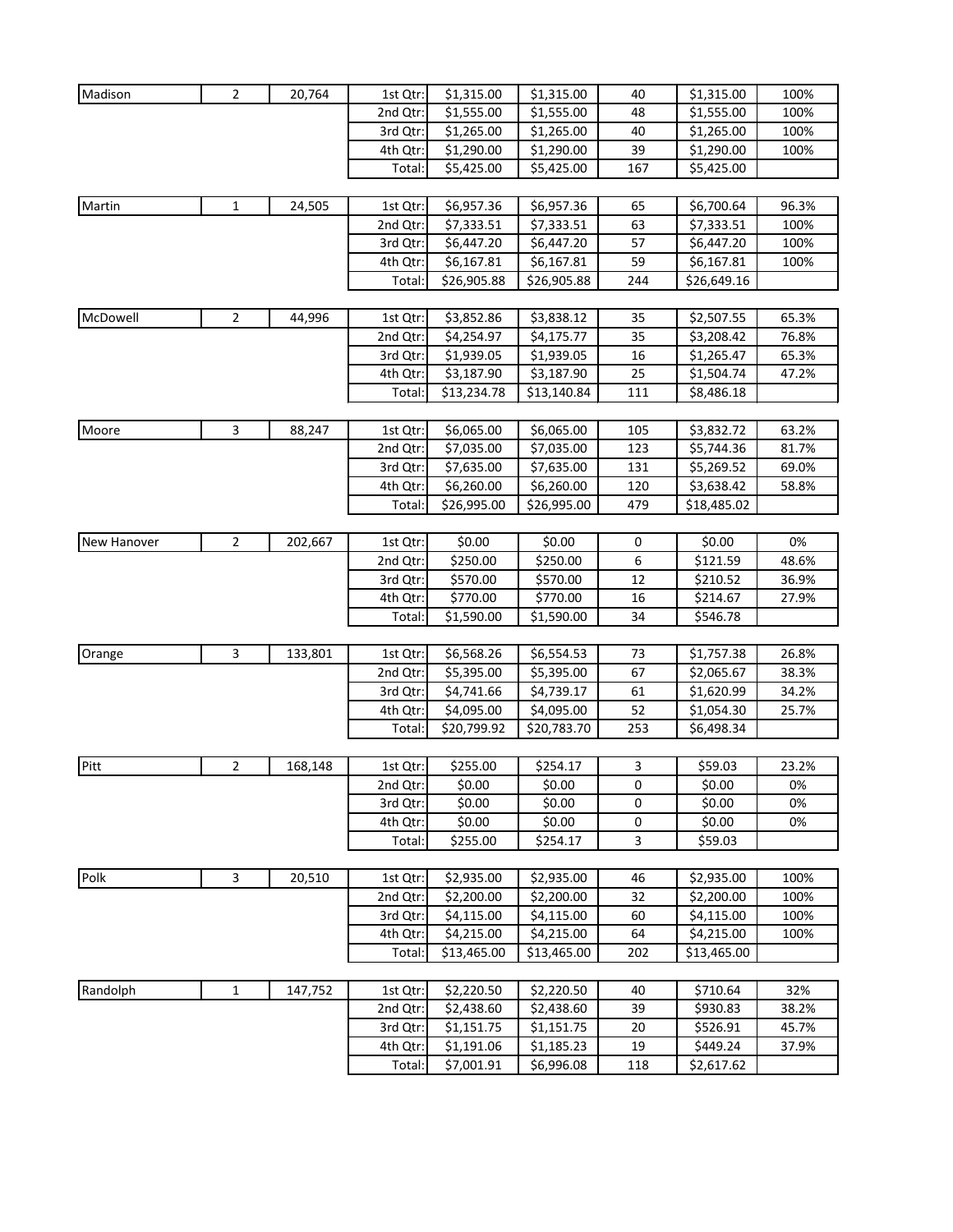| Richmond         | $\mathbf{1}$ | 46,639  | 1st Qtr: | \$9,193.71  | \$9,193.71  | 97             | \$5,252.39  | 57.1% |
|------------------|--------------|---------|----------|-------------|-------------|----------------|-------------|-------|
|                  |              |         | 2nd Qtr: | \$1,435.75  | \$1,435.75  | 14             | \$1,015.83  | 70.8% |
|                  |              |         | 3rd Qtr: | \$0.00      | \$0.00      | 0              | \$0.00      | 0.0%  |
|                  |              |         | 4th Qtr: | \$0.00      | \$0.00      | 0              | \$0.00      | 0.0%  |
|                  |              |         | Total:   | \$10,629.46 | \$10,629.46 | 111            | \$6,268.22  |       |
|                  |              |         |          |             |             |                |             |       |
| Robeson*         | $\mathbf{1}$ | 134,168 | 1st Qtr: | \$23,954.50 | \$23,898.27 | 218            | \$4,105.33  | 17.2% |
|                  |              |         | 2nd Qtr: | \$22,867.50 | \$22,831.76 | 199            | \$5,029.42  | 22%   |
|                  |              |         | 3rd Qtr: | \$23,069.50 | \$23,048.51 | 205            | \$5,698.36  | 24.7% |
|                  |              |         | 4th Qtr: | \$22,686.50 | \$22,650.76 | 208            | \$5,182.72  | 22.9% |
|                  |              |         | Total:   | \$92,578.00 | \$92,429.30 | 830            | \$20,015.83 |       |
|                  |              |         |          |             |             |                |             |       |
| Rutherford       | $\mathbf{1}$ | 67,810  | 1st Qtr: | \$2,529.31  | \$2,488.34  | 35             | \$1,301.53  | 52.3% |
|                  |              |         | 2nd Qtr: | \$2,368.15  | \$2,222.59  | 31             | \$1,548.31  | 69.7% |
|                  |              |         | 3rd Qtr: | \$3,846.83  | \$3,460.91  | 61             | \$3,357.15  | 97.0% |
|                  |              |         | 4th Qtr: | \$4,599.31  | \$4,565.83  | 49             | \$2,418.98  | 53%   |
|                  |              |         | Total:   | \$13,343.60 | \$12,737.67 | 176            | \$8,625.97  |       |
|                  |              |         |          |             |             |                |             |       |
| Scotland         | 1            | 36,157  | 1st Qtr: | \$5,521.16  | \$5,382.46  | 45             | \$3,143.71  | 58.4% |
|                  |              |         | 2nd Qtr: | \$4,844.07  | \$4,844.07  | 42             | \$3,942.01  | 81.4% |
|                  |              |         | 3rd Qtr: | \$4,711.08  | \$4,711.08  | 38             | \$3,917.90  | 83.2% |
|                  |              |         | 4th Qtr: | \$5,657.71  | \$5,657.71  | 47             | \$4,346.92  | 76.8% |
|                  |              |         | Total:   | \$20,734.02 | \$20,595.32 | 172            | \$15,350.54 |       |
|                  |              |         |          |             |             |                |             |       |
| <b>Stokes</b>    | 2            | 47,401  | 1st Qtr: | \$1,253.00  | \$1,253.00  | 16             | \$1,087.17  | 86.8% |
|                  |              |         | 2nd Qtr: | \$807.00    | \$807.00    | 11             | \$807.00    | 100%  |
|                  |              |         | 3rd Qtr: | \$1,875.00  | \$1,875.00  | 26             | \$1,875.00  | 100%  |
|                  |              |         | 4th Qtr: | \$1,746.00  | \$1,746.00  | 26             | \$1,485.01  | 85.1% |
|                  |              |         | Total:   | \$5,681.00  | \$5,681.00  | 79             | \$5,254.18  |       |
|                  |              |         |          |             |             |                |             |       |
| Swain            | $\mathbf{1}$ | 13,981  | 1st Qtr: | \$582.90    | \$567.15    | 5              | \$567.15    | 100%  |
|                  |              |         | 2nd Qtr: | \$1,142.29  | \$1,111.83  | 9              | \$1,111.83  | 100%  |
|                  |              |         | 3rd Qtr: | \$1,184.05  | \$1,151.45  | 9              | \$1,151.45  | 100%  |
|                  |              |         | 4th Qtr: | \$2,117.51  | \$2,064.05  | 18             | \$2,064.05  | 100%  |
|                  |              |         | Total:   | \$5,026.75  | \$4,894.48  | 41             | \$4,894.48  |       |
|                  |              |         |          |             |             |                |             |       |
| Tarboro, Town of | 1            | 11,315  | 1st Qtr: | \$0.00      | \$0.00      | 0              | \$0.00      | 0%    |
|                  |              |         | 2nd Qtr: | \$0.00      | \$0.00      | 0              | \$0.00      | 0%    |
|                  |              |         | 3rd Qtr: | \$204.82    | \$204.82    | 2              | \$204.82    | 100%  |
|                  |              |         | 4th Qtr: | \$0.00      | \$0.00      | 0              | \$0.00      | 0%    |
|                  |              |         | Total:   | \$204.82    | \$204.82    | $\overline{2}$ | \$204.82    |       |
|                  |              |         |          |             |             |                |             |       |
| Vance            | $\mathbf{1}$ | 45,422  | 1st Qtr: | \$5,080.00  | \$5,080.00  | 75             | \$4,170.99  | 82.1% |
|                  |              |         | 2nd Qtr: | \$6,385.00  | \$6,385.00  | 87             | \$6,385.00  | 100%  |
|                  |              |         | 3rd Qtr: | \$6,440.00  | \$6,440.00  | 94             | \$6,440.00  | 100%  |
|                  |              |         | 4th Qtr: | \$5,570.29  | \$5,569.99  | 77             | \$5,569.99  | 100%  |
|                  |              |         | Total:   | \$23,475.29 | \$23,474.99 | 333            | \$22,565.98 |       |
|                  |              |         |          |             |             |                |             |       |
| Warren           | $\mathbf{1}$ | 20,972  | 1st Qtr: | \$855.00    | \$813.43    | 8              | \$813.43    | 100%  |
|                  |              |         | 2nd Qtr: | \$1,100.00  | \$1,017.84  | 8              | \$1,017.84  | 100%  |
|                  |              |         | 3rd Qtr: | \$1,870.00  | \$1,781.97  | 15             | \$1,781.97  | 100%  |
|                  |              |         | 4th Qtr: | \$615.00    | \$615.00    | 5              | \$615.00    | 100%  |
|                  |              |         | Total:   | \$4,440.00  | \$4,228.24  | 36             | \$4,228.24  |       |
|                  |              |         |          |             |             |                |             |       |